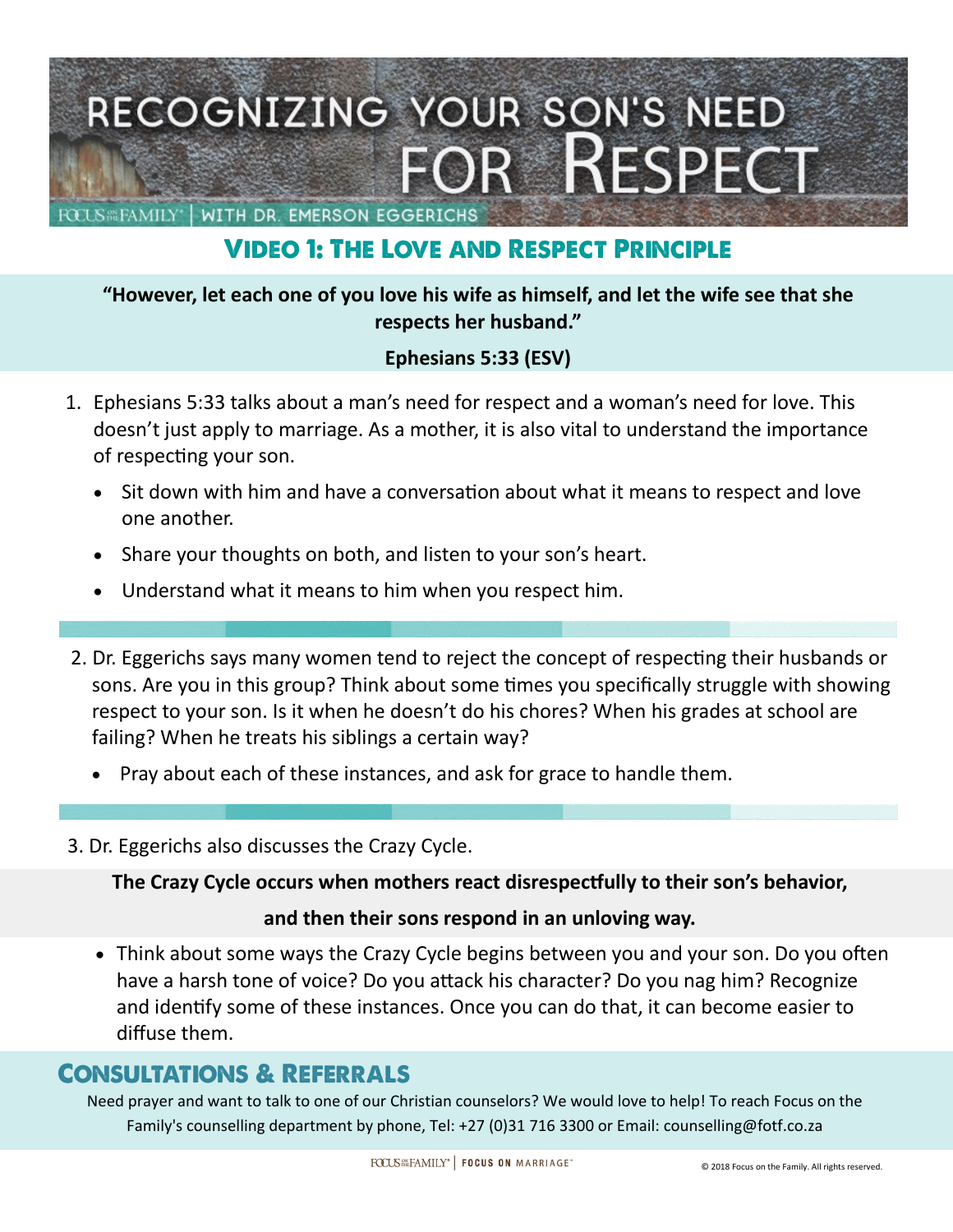

# **VIDEO 2: HOW DOES RESPECT CHANGE YOUR SON?**

- 1. When mothers routinely use disrespectful language toward their sons, it can cause the son to grow distant. Eventually he may start to filter all of his mother's behavior through these episodes. Is there a long history of disrespect between you and your son that is harming your relationship?
	- Pray about how to mend these hurts between the two of you. It may seem impossible at times, but with God's grace, healing can begin.
- 2. Think of some things you respect about your son. How often do you remind him?
- Sit down with him and spend some time telling him the things that you respect about him. Focus on aspects of his character, and who he is as a person. You may be surprised at the positive change this brings!
- 3. Respect develops during daily life, not just during confrontations. If your son's only interactions with you are strained or unpleasant, it may be a good idea for you to take a day and spend some time getting to know each other better.
- Come up with a relaxed and fun mother-son activity to do this weekend, or the next time you are both free.

### **CONSULTATIONS & REFERRALS**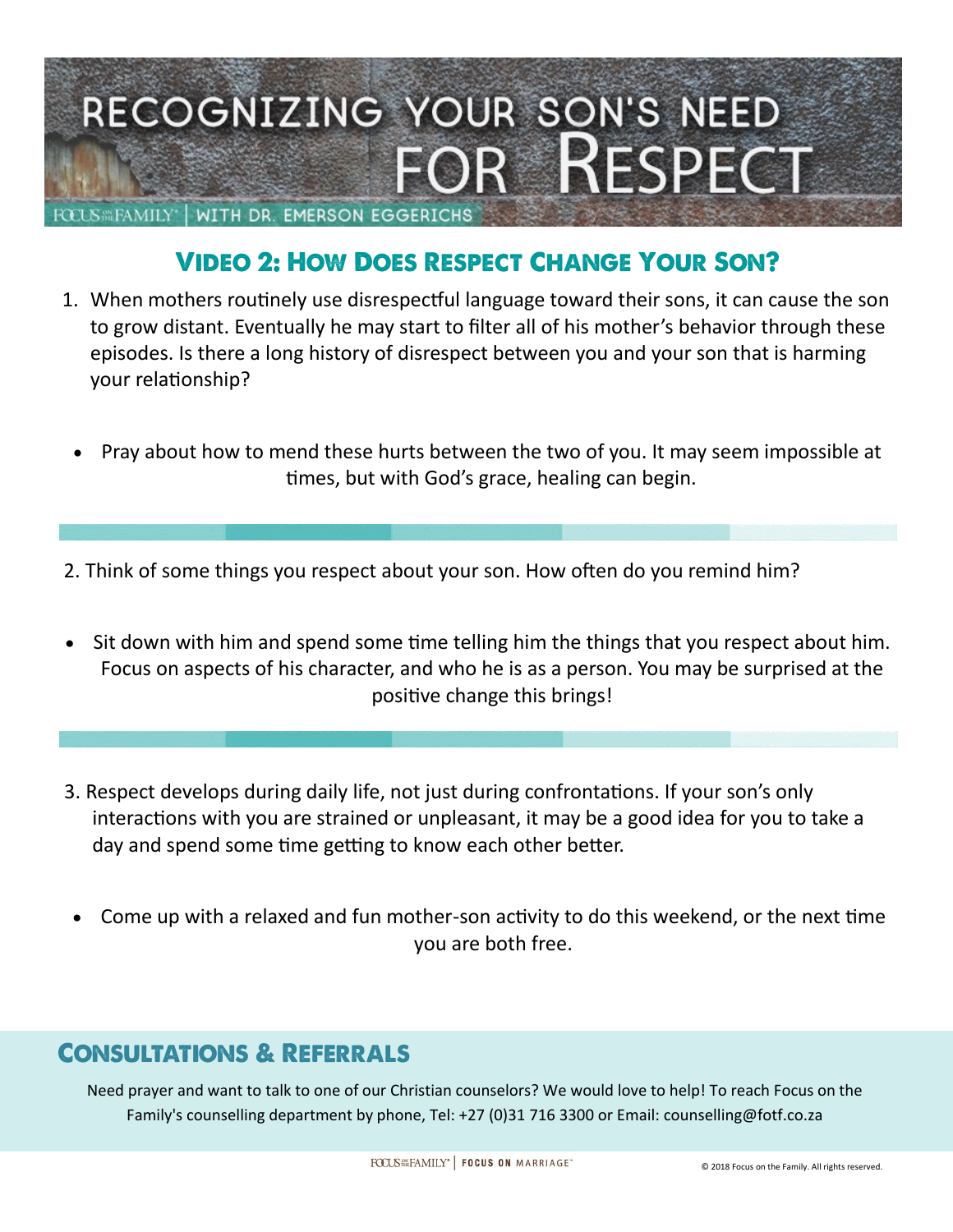

# **VIDEO 3: MOVING BEYOND YELLING, TEARS, AND REGRET**

- 1. The disrespectful words a mother speaks to her son will damage rather than motivate him. What are some words you often use to try and motivate your son that may come across as being disrespectful?
	- Ask your son about words you have used that have hurt him. These may be difficult to hear, but they are important to be aware of.

2. Dr. Eggerichs says many women tend to reject the concept of respecting their husbands or sons. Are you in this group?

Think about some times you specifically struggle with showing respect to your son.

Is it when he doesn't do his chores? When his grades at school are failing?

When he treats his siblings a certain way?

- Pray about each of these instances, and ask for grace to handle them.
- 3. Men often react positively when they are trusted with responsibility.
	- Think of some responsibilities you can trust your son with. These could be as simple as helping around the house, driving his siblings somewhere, or helping cook a couple meals.

If he messes up, remember to confront him gently and let him fix the problem.

### **CONSULTATIONS & REFERRALS**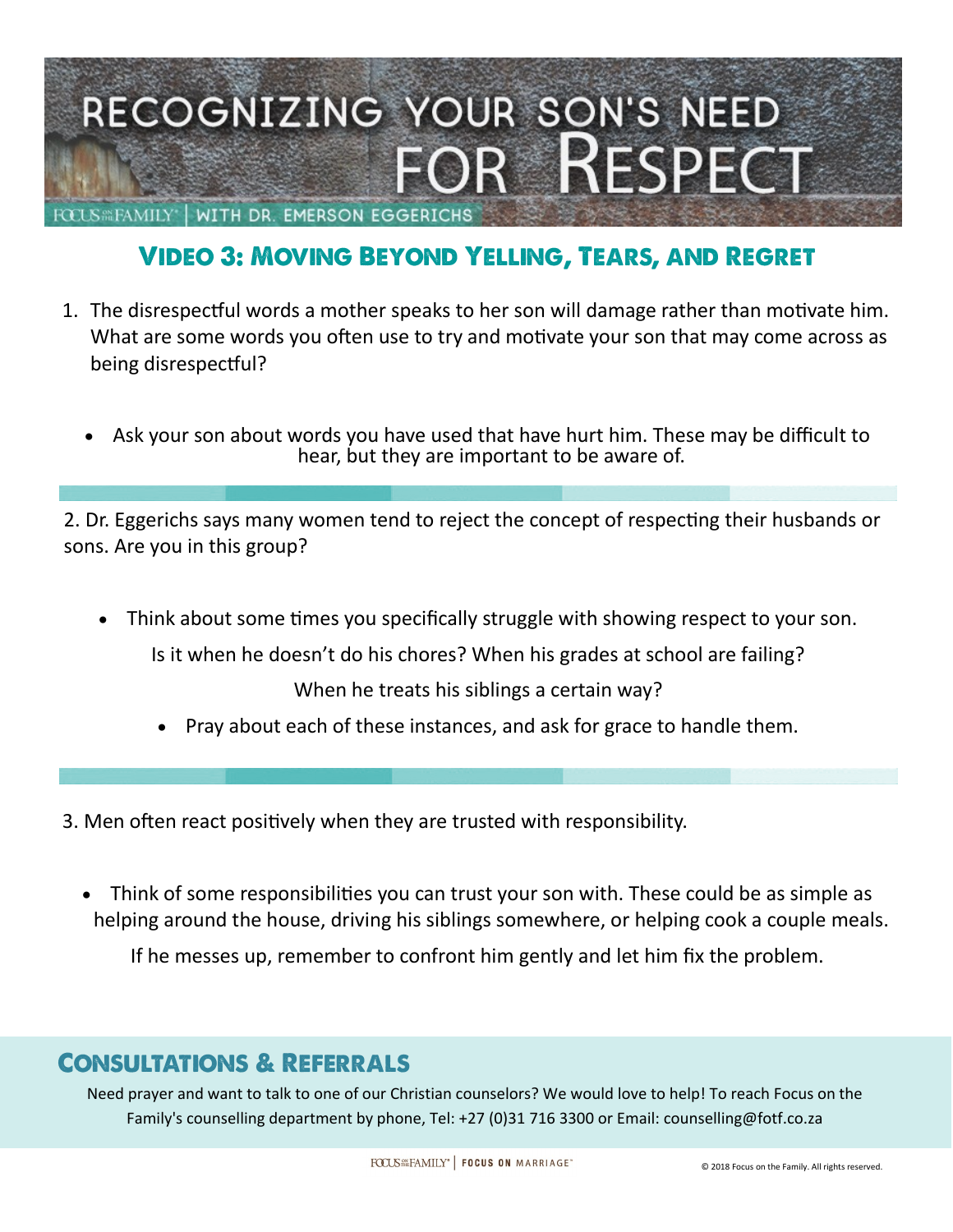

### **VIDEO 4: LEARNING THE VOCABULARY OF RESPECT**

- 1. Dr. Eggerichs says that sons usually know their mothers love them, but they are not always sure their mothers like them.
- Think about some ways you can communicate to your son today that you like him. Does he have a favorite meal you can make?

Is there a favorite activity you could do together?

- Take some time today to communicate to your son that you like and appreciate him.
- 2. It is important, when confronting your son about bad behavior, to emphasize that you don't respect his actions but you respect him as a person. This can be a tricky balance, and it depends on the language you use.
	- Think about the most recent time you had a confrontation with your son. What went wrong about how you presented your disappointment? Talk with your son about it.

How did it come across to him?

How can you both communicate more effectively next time?

- 3. In our culture today, we are told that respect must be earned. Many mothers don't respect their sons because they don't think their sons deserve it. They also worry about giving license to bad behavior. How can you incorporate respect into discipline?
	- With your son, decide on specific disciplines for certain actions. Give him options. For example, you can gather his input on appropriate discipline for coming home past curfew.

Will he lose his computer privileges for the next day, or will he complete an extra chore?

Welcome his ideas. This communicates respect, but still allows for consequences.

### **CONSULTATIONS & REFERRALS**